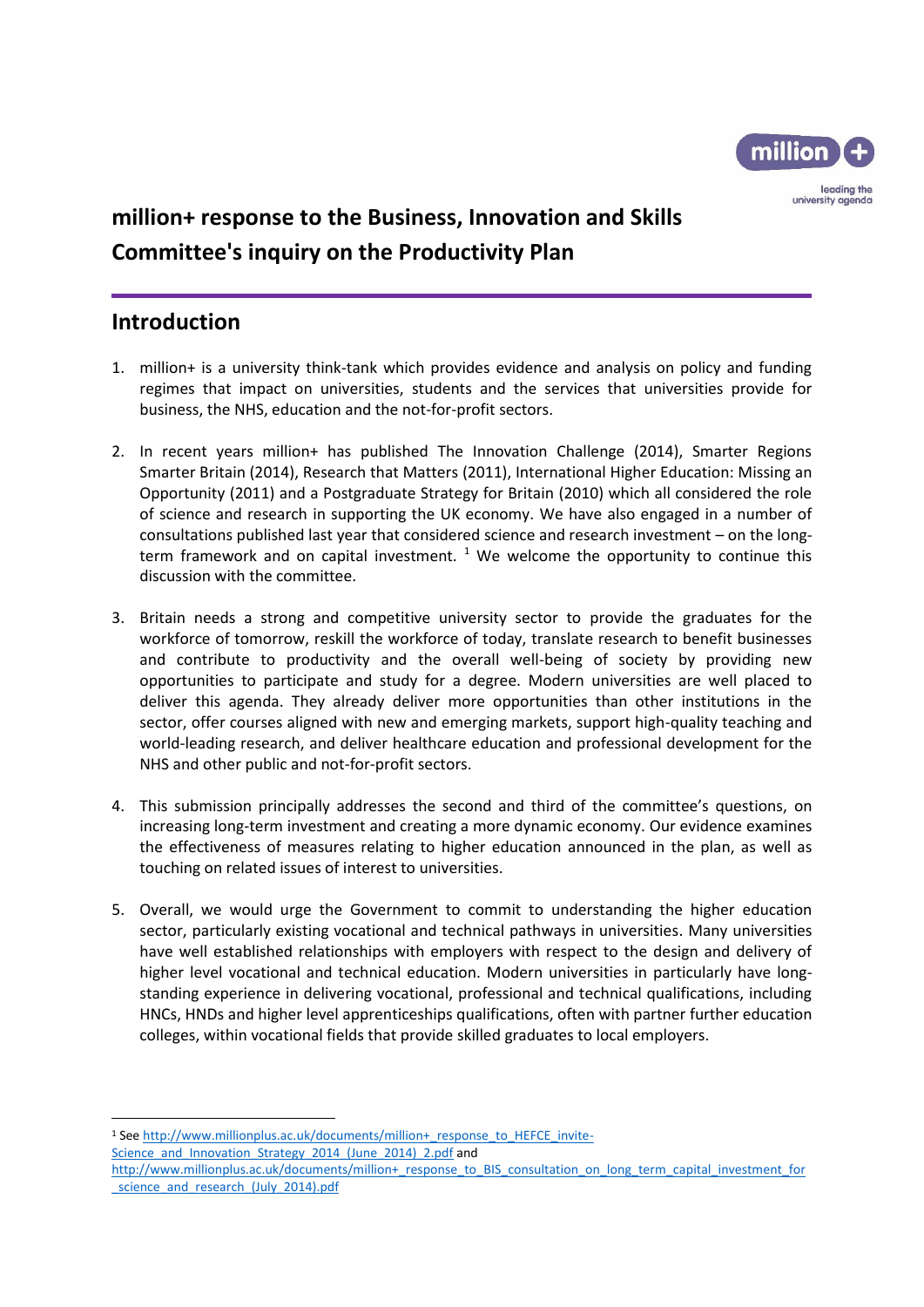# **Increasing long-term investment – ensuring Productivity Plan measures contribute to growth**

### **High quality science and innovation**

- 6. Universities across the UK are engaged in excellent research and seek to work with businesses and those delivering public services in their region to promote innovation. Research funding is increasingly concentrated in 10-20 universities and further concentrated geographically (see Figure 1). In 2015-16:
	- 35 universities receive less than £1m in recurrent research funding
	- 37 universities receive between £1m and £5m in recurrent research funding
	- 15 universities receive between £5m and £10m in recurrent research funding
	- 16 universities receive between £10m and £20m in recurrent research funding
	- 13 universities receive between £20m and £50m in recurrent research funding
	- 6 universities receive over £50m in recurrent research funding (almost 40% of the total budget)





Source:<http://www.hefce.ac.uk/funding/annallocns/1516/>

7. The Government's Science and Research budget is largely invested in areas of market success but the Chancellor has acknowledged that Britain is failing in translating much of its ground breaking research discoveries into practical and economic uses for the benefit of Britain and the economy.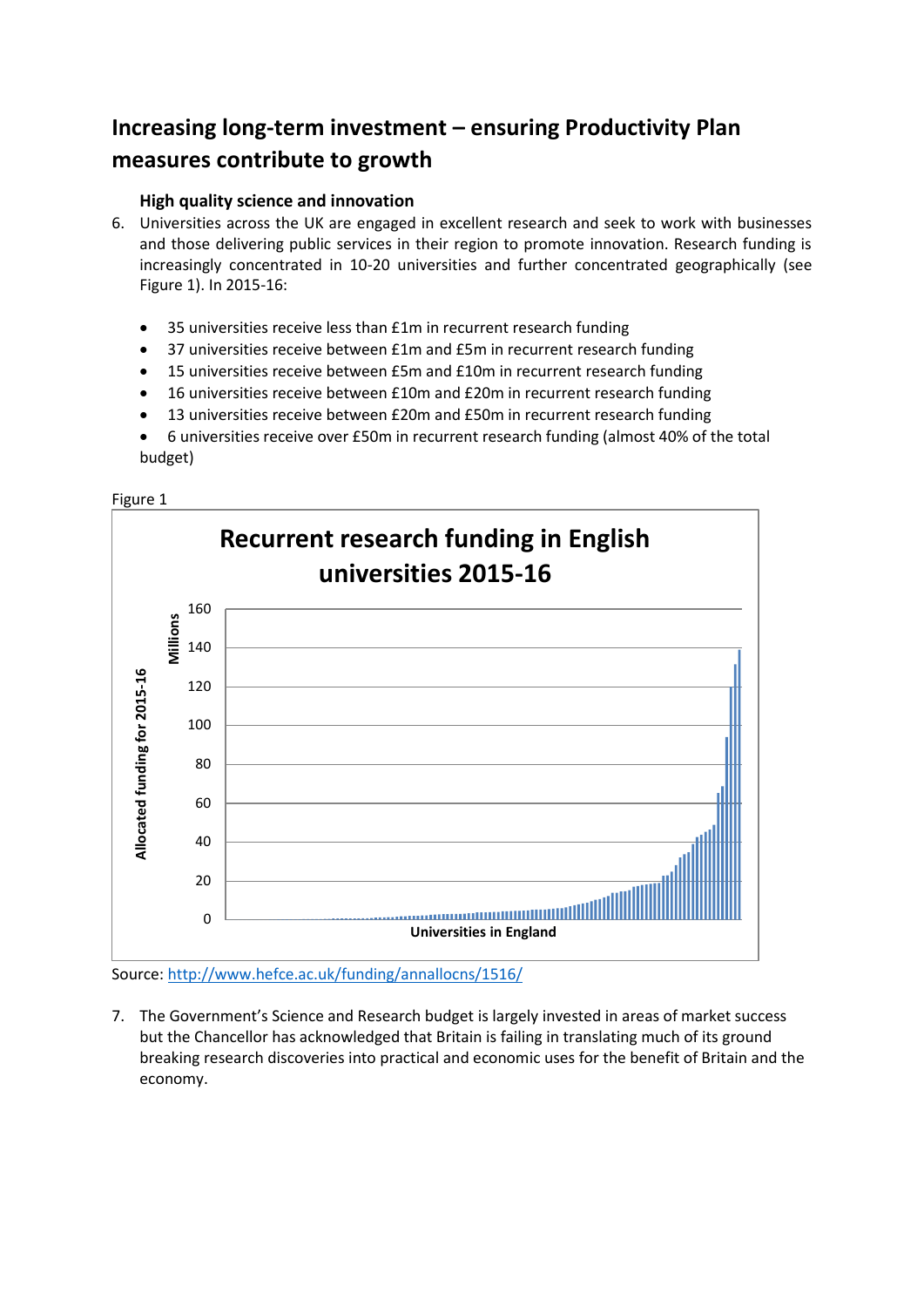- 8. It also leads to geographical concentration In July this year, Jo Johnson MP, Minister for Science and Universities, acknowledged that 46% of investment goes to the golden triangle of universities (Cambridge, Oxford and some London institutions).<sup>2</sup>
- 9. The CBI has pointed out that medium-sized businesses (MSBs) are the UK's 'forgotten army' with the potential to inject as much as £20bn into the economy by 2020<sup>3</sup>. MSBs make up 1% of firms, 23% of revenue and 16% of employment but MSB productivity has grown at less than 0.5% of large firms. In contrast German MSBs contribute twice the number of jobs.
- 10. There is a particular problem in engaging SMEs and MSBs throughout the country in research. This is an area of potential market failure. The impact of modern universities on SMEs and their local economies is not captured in the Research Excellence Framework<sup>4</sup> while the Higher Education Innovation Fund<sup>5</sup> is small (£150m per annum, with all universities eligible) in comparison to the funds allocated via quality-related (QR)research funding allocated by the Higher Education Funding Council for England.<sup>6</sup> HEIF is based on assessment of knowledge exchange strategies, and on external income secured by universities, rather than the impact on local economies.
- 11. A fund for translational research would support universities with demonstrable excellent research to apply that to support businesses in their locality. One solution is to mobilise the existing valuable assets of universities that historically have not benefitted from large amounts of research funding to help them work more closely and support the research and innovation needs of local SME and MSBs.
- 12. In all, seventy-two universities in England received less than £5m per annum in taxpayer-funded support for research. These universities support excellent research and have very strong records of working with SMEs and MSBs<sup>7</sup>. The concentration of research funding leads to underinvestment in projects to translate research into practical applications that promote innovation and improve systems, supply chains and productivity especially in smaller and medium sized businesses. Some of these universities are located in semi-urban and more rural areas in regions that need to develop capacity. Translational research should provide a minimum institutional threshold allocation with outcomes evaluated.

## **Encouraging a dynamic economy**

### **A trading nation – open to investment**

13. The Government places a high value on exports and trade, stating "the government will now mobilise the whole of government behind exporting." It places special emphasis on "improving export performance, especially to emerging markets." UK higher education is an export success story and for that success to be maintained, and grow, the Government must genuinely coordinate cross-Whitehall support so the sector can flourish.

- <sup>3</sup> CBI Pulling together: Unlocking growth in the UK's medium-sized businesses
- [http://www.cbi.org.uk/media/1196347/cbi\\_future\\_champs\\_a5summary.pdf](http://www.cbi.org.uk/media/1196347/cbi_future_champs_a5summary.pdf) <sup>4</sup> <http://www.ref.ac.uk/>

**<sup>.</sup>** <sup>2</sup> JO Johnson MP, 16 July 2015[: https://www.gov.uk/government/speeches/one-nation-science](https://www.gov.uk/government/speeches/one-nation-science)

<sup>&</sup>lt;sup>5</sup> HEIF has become more selective since 2011 as a result of changes to the distribution formula

<sup>6</sup> <http://www.hefce.ac.uk/rsrch/funding/mainstream/>

<sup>&</sup>lt;sup>7</sup> [Smarter Regions Smarter Britain](http://www.millionplus.ac.uk/research-policy/reports/latest-reports/research-report-smarter-regions-smarter-britain-boosting-regional-growth-through-universities) pg. 9, million+ March 2014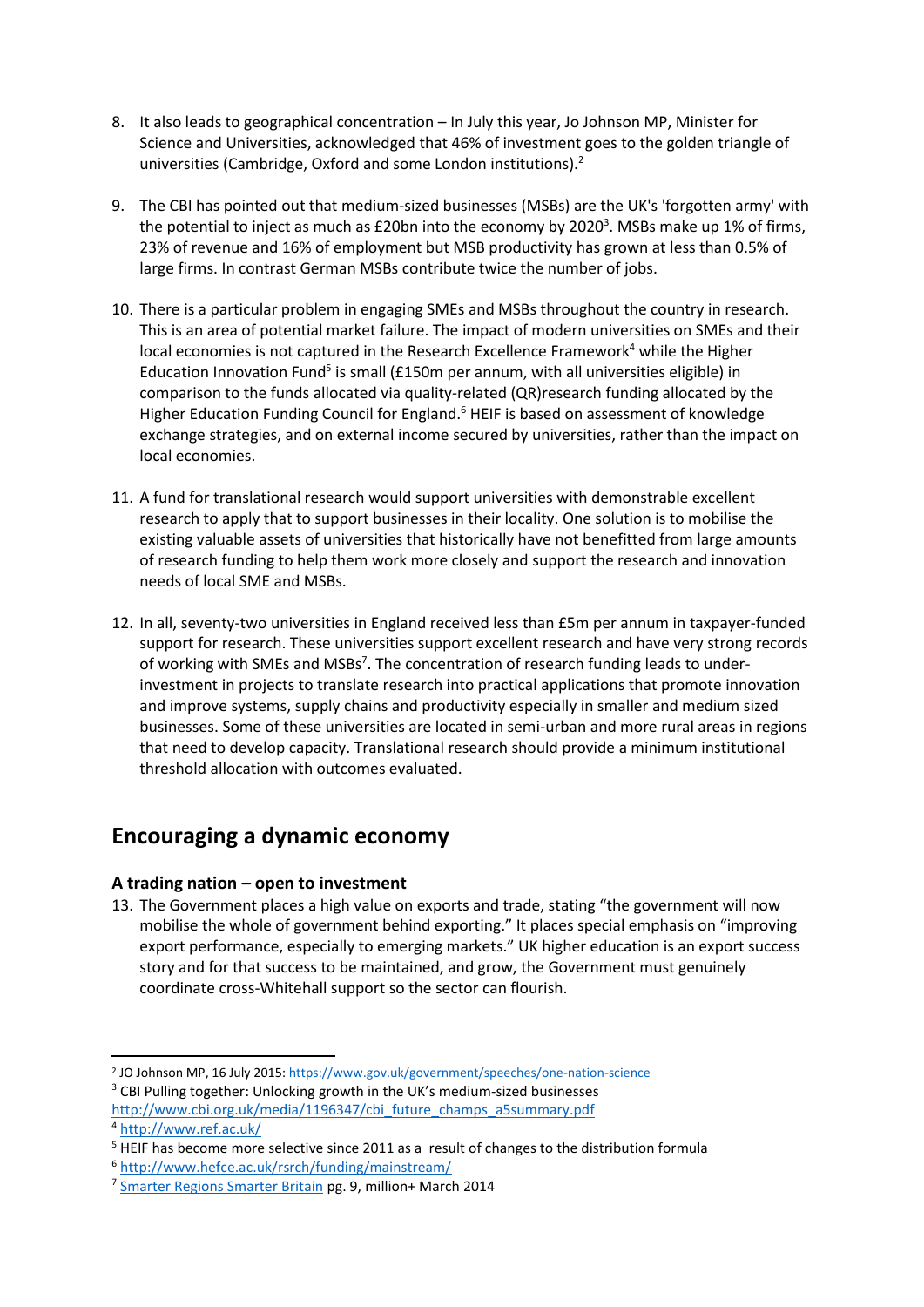- 14. In 2011-12, UK higher education exports were worth £10.7 billion. Of this, non-EU students studying in the UK generated £7.2 billion. Universities UK analysis demonstrates that £4.9 billion of this is non-tuition fee, off campus spending, i.e. money on goods and services in the wider UK economy, not cash going to the education sector itself. This income is incredibly valuable, not only to UK higher education institutions but to the communities they serve and the wider economy. Overall, education exports were worth £17.5bn to the UK economy in 2011, and by 2025 it is estimated that this figure could be £26.6bn – with nearly £17bn coming from higher education.
- 15. Twenty per cent of universities recruit half of international students; the remaining 50 per cent of non-EU enrolments is spread over 80 per cent of institutions. Although there are a small handful of institutions with large and well-known international operations, the true value to the UK economy comes from efforts right across the university sector.



Source: HESA 2013-14

#### **Supporting a flexible and dynamic workforce**

16. A number of changes to higher education funding regulations would make higher education more flexible and responsive to student demand and the needs of employers.

- i. Open up access to student loans for people looking to retrain who already have degrees
- ii. Encouraging small and medium-sized businesses to improve employee skills and productivity
- iii. Enabling professional development in the NHS
- iv. Creating new opportunities for part-time students
- v. Creating flexibility to deliver two-year degrees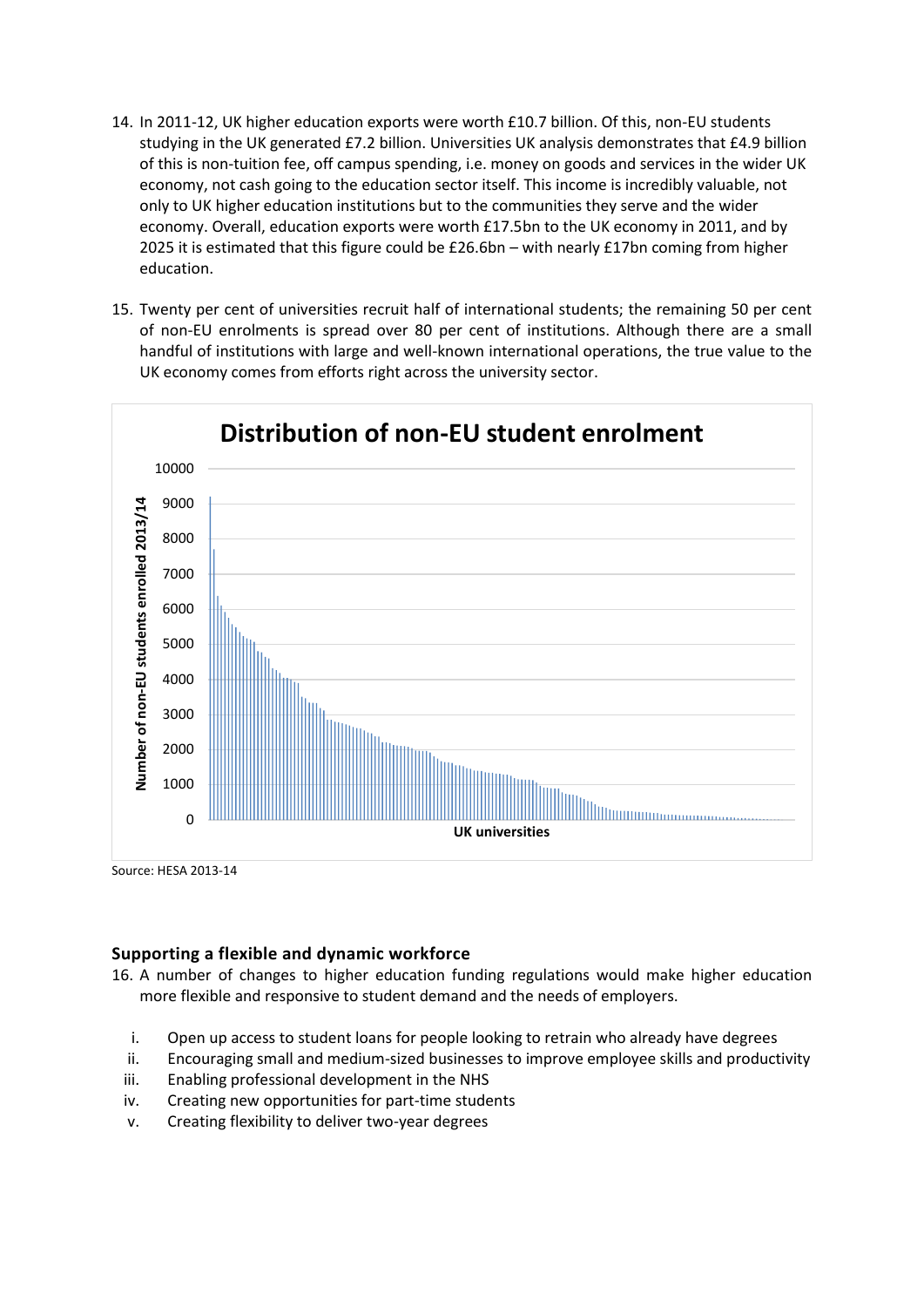- 17. These changes are relatively straightforward but they would remove disincentives that either deter access or return to study including professional and technical qualifications and programmes.
- 18. The Government could also introduce tax or National Insurance credits for small and mediumsized employers preferring to invest in their existing workforce, to incentivise flexible working arrangements and contributions to study costs.

#### **Opening up access to student loans for people looking to return to study on a full or part-time basis**

- 19. The Government has stated that it wants the UK workforce to be one of the most flexible and productive in Europe. A key feature of this flexibility has to be an education and training system that supports people returning to education and training as well as into education for the first time, when it is right for them and their job prospects.
- 20. Currently people who hold a degree have to pay fees up front, in cash, in full, if they want to access opportunities to retrain for higher education qualifications. This means that only those with significant amounts of ready cash can reskill. This is the result of the "Equivalent and Lower Qualification" policy, introduced at a time when undergraduate student numbers were capped and Government paid the majority of the cost of university tuition through the direct grant. The policy removed institutional teaching funding in respect of ELQ students to protect funding for first-time applicant numbers.
- 21. Since 2010, the Government has made two changes that render the ELQ policy unnecessary. First, undergraduate tuition funding changes mean that students bear the majority of the cost of their tuition but defer payment until after their earnings reach the repayment threshold. Second, the centrally allocated "student number control" system has been abolished with effect from 2015-16. As a result, universities can make offers to meet student demand with limited Government interference. The combination of these changes means that graduates returning to study and retrain in England would make no call on direct Government funding for teaching other than for high-cost subjects; nor would they take university places away from first-time students. It would also mean that potential students are able to improve their skills and qualifications through undergraduate and postgraduate courses on a part-time basis while still in the workplace – bringing benefit to both the individual and to the employer.
- 22. BIS has relaxed the policy to allow those with a degree to access fee loans in order to study parttime for some STEM courses from the 2015-16 academic year at an estimated BIS cost of £5m. Costs of extending the policy can be assessed based on the pool of potential applicants using the Labour Workforce Survey together with an estimate of elasticity of demand. Those returning to study to retrain and gain new qualifications will not trigger a significant additional call on direct teaching funding since this is limited to high cost subjects and is, in part, taken into account in the relaxation of the ELQ policy for part-time STEM in 2015-16. A way to extend it further in the first instance is to provide access to loans to graduates once they have paid off the previous loan, or have been registered continuously with the Student Loans Company for 10 years of more.

#### **Encouraging small and medium-sized businesses to improve employee skills and productivity**

23. The UK's larger companies have a relatively good record of investment in re-skilling and retraining their workforces. For smaller and medium-sized businesses, this investment is more challenging. The decline in part-time study has been associated in particular with a decline in the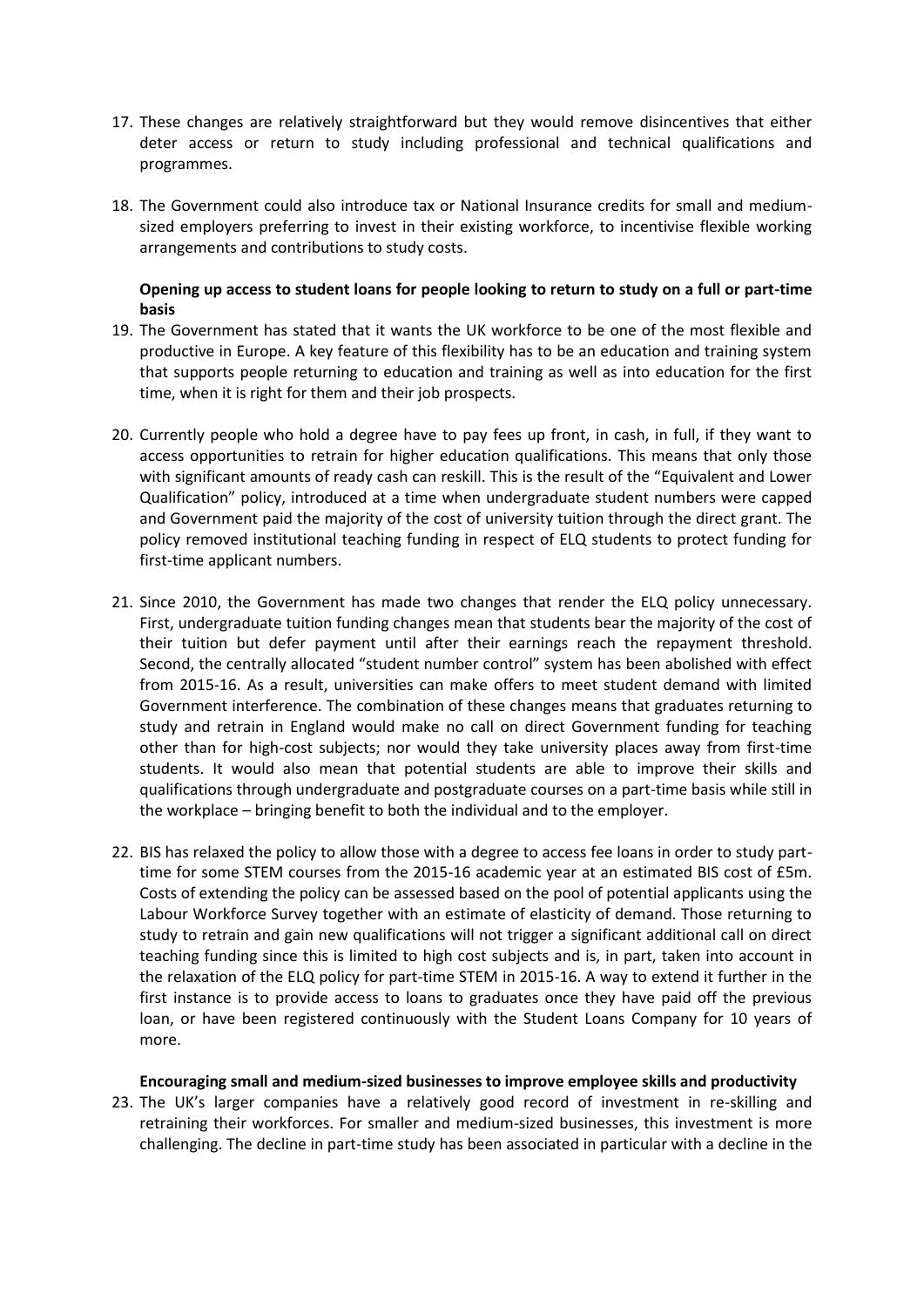study of higher education qualifications. SMEs have been less willing to provide direct support for the participation of their employees on 'open' courses under the higher fee regime.

- 24. The productivity benefits of reskilling workers are well documented. Alongside supply-side measures, there are monetised and non-monetised benefits of measures to remove barriers and incentivise SME and MSB demand and support for employee engagement in reskilling, studying for degrees and higher education qualifications.
- 25. Easing the restrictions on the ELQ policy and introducing a tax credit for employers would support people who, for employment reasons, needed to undertake additional training and reskilling. In many cases, the best option is through university courses and modules that are ordinarily part of a degree (e.g. a year 1 or year 2 course), or are at a lower level than a degree (e.g. HNCs and HNDs). Employers do not necessarily need or want their employees to undertake full degrees to support business growth, but rather shorter courses at a range of different levels (including sometimes at postgraduate level). Larger businesses have resources to commission courses that meet their needs – smaller organisations cannot do that so these policies would provide new incentives to develop their workforces.
- 26. The involvement of universities in vocational, professional and technical education is also beneficial in ensuring progression routes for those students who want to continue with their studies, and for those employers who want to increase the skill base of their workforce. Universities are able to provide flexible, local solutions to employers, in particular small and medium enterprises, and can link the provision of skills with the expertise of research and knowledge transfer to ensure businesses can maximise their opportunities for growth.

#### **Enabling professional development in the NHS**

1

- 27. There are over 670,000 nurses and midwives, over 237,253 Health and Care registered health professionals and over 100,000 registered social workers in the UK.
- 28. In liaison with healthcare providers and the professional organisations that set regulatory requirements, the contribution of universities to NHS professional education is wide-ranging, including widening entry routes through bridging programmes, supporting career development, and enabling staff to undertake interdisciplinary research to develop innovative solutions.<sup>8</sup>
- 29. Working alongside the wider workforce, these health and social care staff and the universities and education providers that support their education and professional development are key to the delivery of high quality patient care, innovation and the more integrated approach outlined in the NHS's Five Year Forward View.
- 30. Health Education England (HEE) is responsible for medical and dental training and the education and training of nurses, midwives and allied health professional staff such as radiographers, podiatrists, physiotherapists, paramedics and healthcare support staff. Currently, the overwhelming majority of HEE's budget is focused on the education of doctors and dentists.
- 31. To deliver Government commitments to NHS efficiencies, 7-day delivery and the integration of health and social care, the training and education budget of Health Education England should be increased and re-focused.

<sup>8</sup> More information about the role of universities in support NHS professional education is available in the million+ publication A Manifesto For Health Education (March 2015) - [http://www.millionplus.ac.uk/research-policy/reports/latest](http://www.millionplus.ac.uk/research-policy/reports/latest-reports/a-manifesto-for-health-education)[reports/a-manifesto-for-health-education](http://www.millionplus.ac.uk/research-policy/reports/latest-reports/a-manifesto-for-health-education)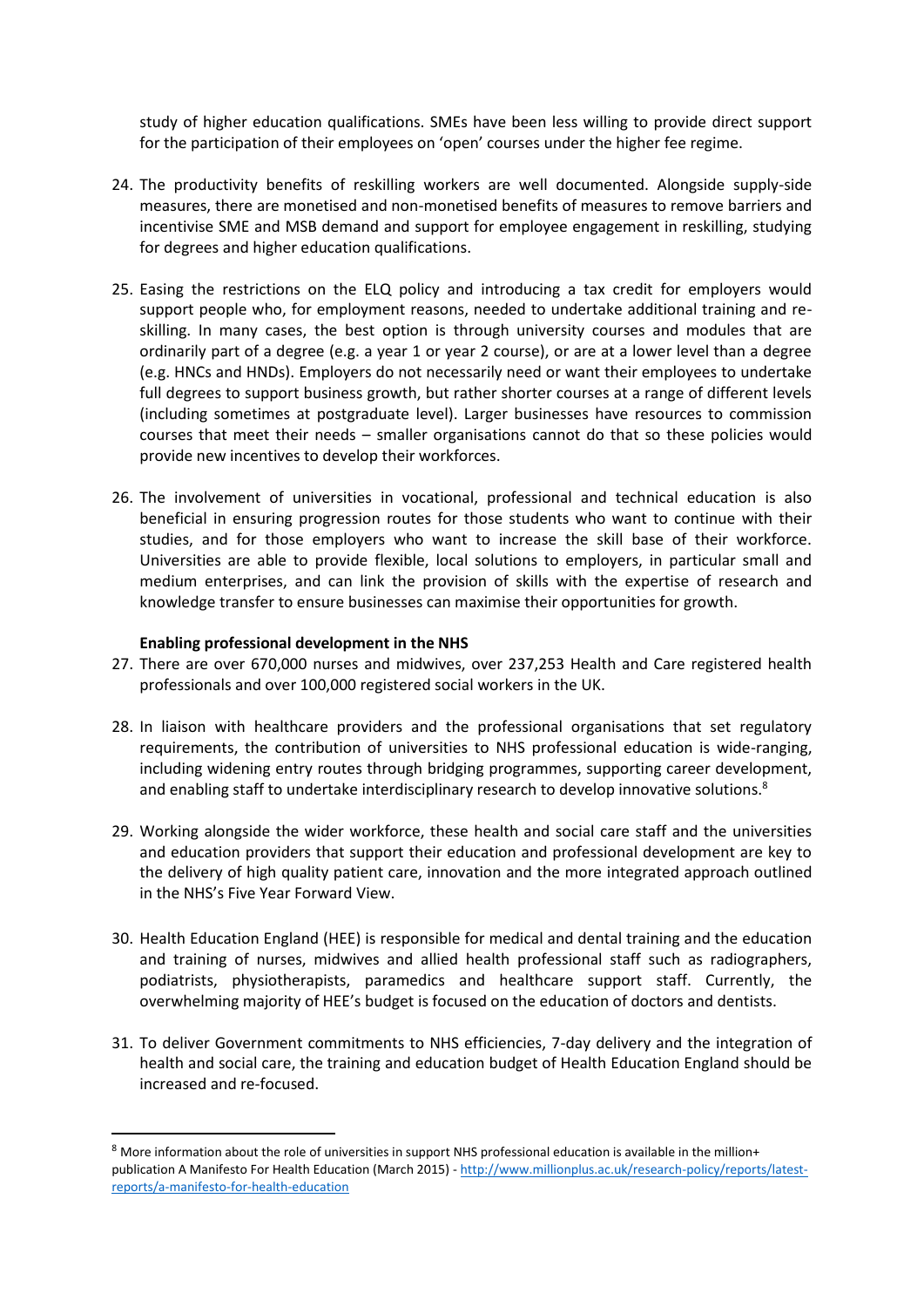#### **Creating new opportunities for part-time students**

- 32. Full-time students have access to both tuition fee and maintenance loans and pay both back in the same way. Part-time students have access to tuition fee loans provided they study at 25% pro rata but have different repayment conditions compared to full-time students and have no access to maintenance support. Since 2012, demand for part-time education has declined by 40%. The design of the student support system should be such as to allow students to make choices on the most appropriate study pathway based on the method of delivery rather than whether or not they have access to particular financial support.
- 33. The Government has announced that maintenance grants for full-time students will be replaced by higher student maintenance loans with effect from the 2016-17 academic year. This change will reduce the direct call on the BIS budget and removes one of the cost barriers to the creation of a more unified student support system previously identified. This measure would support access and flexibility for part-time students, and the retention of students who need to switch their mode of study. Making part-time study more accessible is likely to result in more individuals participating or continuing in higher education than would otherwise be the case.
- 34. Maintenance grants for full-time students will no longer be available from 2016-17. Unlike their full-time peers, part-time students are required to commence repayment of their fee loans after a period of study and before they have completed their course if they earn in excess of the loan repayment threshold.
- 35. There are efficiency gains associated with the extension of maintenance loans to part-time students from 2016-17. Specifically, the impact of this policy would be to provide an alternative option to students thinking about leaving full-time higher education. Currently full-time undergraduates are faced with the choice of quitting university or considering studying on a part-time basis without any access to maintenance support.

#### **Creating flexibility to deliver two-year degrees**

- 36. The Government has a commitment to remove barriers in the market and encourage the provision of two-year undergraduate honours degree programmes. The fee system is fixed in such a way that there are disincentives to individuals and universities to participate in and offer accelerated courses. Currently institutions are limited to charging a maximum fee of £18,000 for an honours degree undertaken in two years compared to £27,000 for a three-year programme.
- 37. Students on a two-year course trigger similar institutional costs to those on longer programmes, including teaching hours, room hours and facilities, marking, and academic and pastoral support. There are also central costs associated with student enrolments, quality assurance, design of courses and materials, marketing and training of lecturers although some of these costs are driven by head count rather than mode of study. Universities, like all organisations, seek efficiencies in their methods of delivery so the current funding system is a strong disincentive to develop accelerated programmes.
- 38. Organisations outside the higher education sector have noted the current system discourages two-year provision. In a letter<sup>9</sup> to the Secretary of State for Business, Innovation and Skills of June 2015 the Chief Executive of the Competition and Markets Authority recommended, "that BIS explore whether accelerated degrees could be encouraged within the overall funding cap to

**<sup>.</sup>** 9

[https://www.gov.uk/government/uploads/system/uploads/attachment\\_data/file/437530/Letter\\_from\\_Alex\\_C](https://www.gov.uk/government/uploads/system/uploads/attachment_data/file/437530/Letter_from_Alex_Chisholm_to_Sajid_Javid.pdf) [hisholm\\_to\\_Sajid\\_Javid.pdf](https://www.gov.uk/government/uploads/system/uploads/attachment_data/file/437530/Letter_from_Alex_Chisholm_to_Sajid_Javid.pdf)